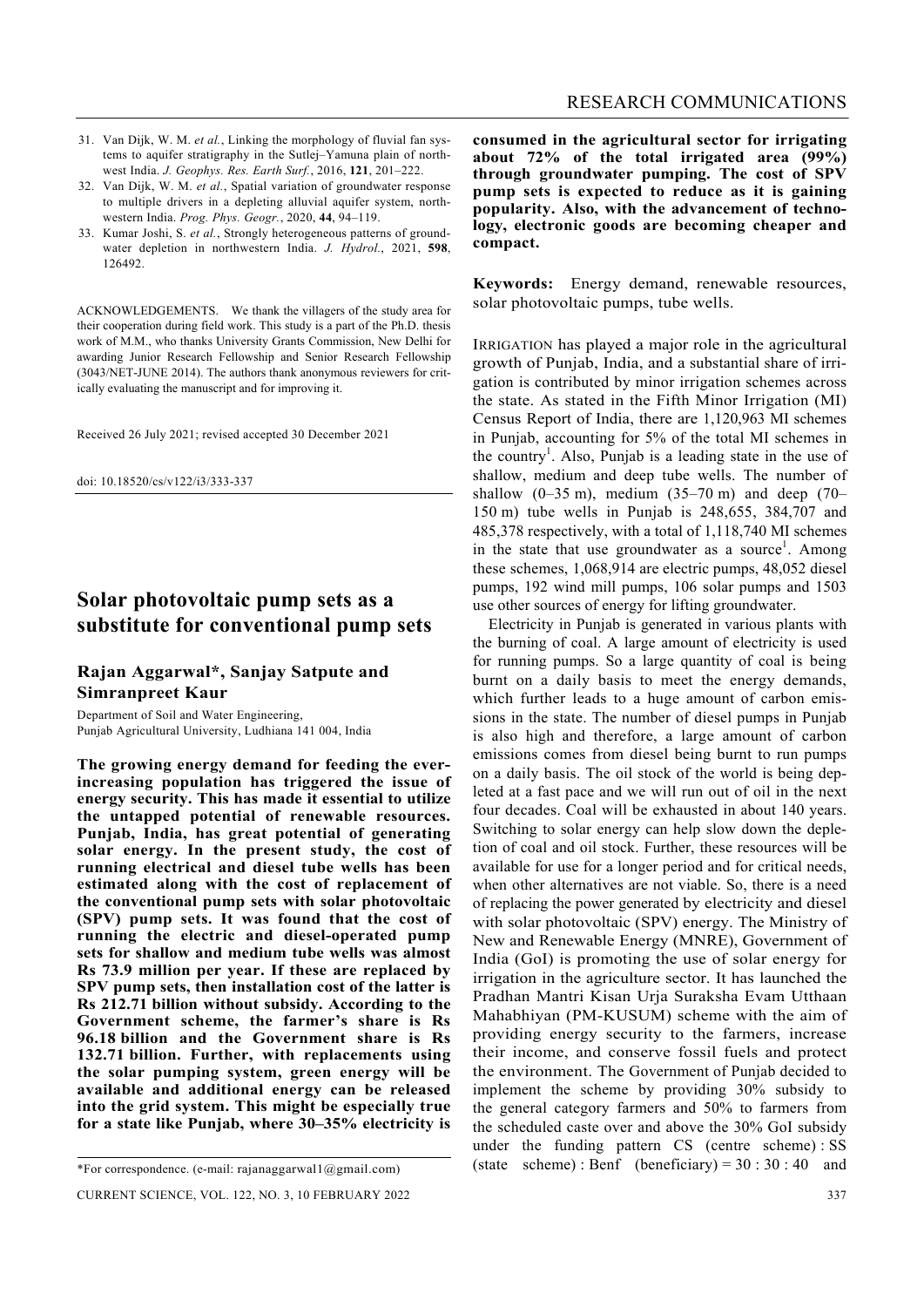

Figure 1. Distribution of shallow and medium tube wells (no.) based on energy source.

**Table 1.** Distribution of shallow and medium tube wells (no.) according to horsepower (hp), in Punjab, India

|                 | No. of tube wells based on hp |                |         |         |              |         |         |  |  |
|-----------------|-------------------------------|----------------|---------|---------|--------------|---------|---------|--|--|
| District        | $0 - 2$                       | $2 - 4$        | $4 - 6$ | $6 - 8$ | $8 - 10$     | >10     | Total   |  |  |
| Amritsar        | 147                           | 165            | 6,371   | 48,345  | 203          | 9,045   | 64,276  |  |  |
| Barnala         | $\boldsymbol{0}$              | 3              | 13      | 83      | $\mathbf{0}$ | 1,037   | 1,136   |  |  |
| Bathinda        | 260                           | 102            | 940     | 10,638  | 1,035        | 23,206  | 36,181  |  |  |
| Faridkot        | 50                            | 122            | 8,696   | 3,420   | 2,783        | 1,935   | 17,006  |  |  |
| Fatehgarh Sahib | 35                            | 63             | 393     | 3,698   |              | 20,453  | 24,643  |  |  |
| Fazilka         | 164                           | 1,781          | 11,746  | 3,929   | 2,614        | 5,723   | 25,957  |  |  |
| Ferozpur        | 28                            | 1,543          | 15,016  | 8,184   | 262          | 6,923   | 31,956  |  |  |
| Gurdaspur       | 150                           | 28,840         | 24,857  | 26,377  | 3,705        | 832     | 84,761  |  |  |
| Hoshiarpur      | 104                           | 5,179          | 8,239   | 6,123   | 9,005        | 2,717   | 31,367  |  |  |
| Jalandhar       | 41                            | 984            | 5,136   | 14,233  | 398          | 30,449  | 51,241  |  |  |
| Kapurthala      | 136                           | 5,753          | 6,590   | 10,765  | 4,306        | 7,407   | 34,957  |  |  |
| Ludhiana        | 110                           | 4,813          | 16,276  | 16,778  | 4,052        | 15,877  | 57,906  |  |  |
| Mansa           | 249                           | 74             | 1,140   | 5,540   | 3,116        | 18,169  | 28,288  |  |  |
| Moga            | 1                             | $\overline{2}$ | 18      | 127     | $\theta$     | 943     | 1,091   |  |  |
| Muktsar         | 27                            | 1,032          | 24,018  | 1,823   | 950          | 756     | 28,606  |  |  |
| Pathankot       | 20                            | 3,053          | 1,514   | 1,433   | 2,917        | 58      | 8,995   |  |  |
| Patiala         | 48                            | 65             | 1,182   | 2,057   | 274          | 28,486  | 32,112  |  |  |
| Rupnagar        | 266                           | 2,038          | 3,115   | 7,262   | 2,443        | 4,564   | 19,688  |  |  |
| Sangrur         | $\overline{c}$                | $\overline{2}$ | 7       | 396     | 7            | 3,274   | 3,688   |  |  |
| SAS Nagar       | 38                            | 101            | 1,197   | 1,053   | 112          | 1,379   | 3,880   |  |  |
| SBS Nagar       | 39                            | 348            | 3,337   | 10,926  | 974          | 3,873   | 19,497  |  |  |
| Tarn Taran      | 28                            | 32             | 533     | 13,862  | 648          | 10,983  | 26,086  |  |  |
| State total     | 1,943                         | 56,095         | 140,334 | 197,052 | 39,805       | 198,089 | 633,318 |  |  |

Source: refs 4, 9.

30 : 50 : 20 respectively. The scheme is applicable in safe groundwater blocks for pumping groundwater, while in dark groundwater blocks this scheme is applicable for lifting water from village ponds, tanks and canals<sup>1</sup>.

The earth and its atmosphere continuously receive  $1.7 \times$  $10^{17}$  W of radiation from the sun. The mean extraterrestrial radiation normal to the solar beam on the outer fringes of the earth's surface is called the solar constant. The average value of solar constant is  $1.366 \text{ kW m}^2$  (ref. 2). So, if a SPV cell is installed in  $1 \text{ m}^2$  area with  $15\%$  efficiency, it will produce 0.20 kW of energy. If the area is  $5 \text{ m}^2$ , then it will produce about  $1.0 \text{ kW}$  of energy which is equivalent to about 1.3 horsepower (hp) and the electricity generated will be 1.0 kWh. India has tremendous scope for generating solar energy. The reason being its geographical location and also it receives solar radiation almost throughout the year, which amounts to 3000 h of sunshine. This is equal to more than 5000 trillion kWh. Almost all parts of India receive 4–7 kWh of solar radiation per  $m<sup>2</sup>$  (ref. 3).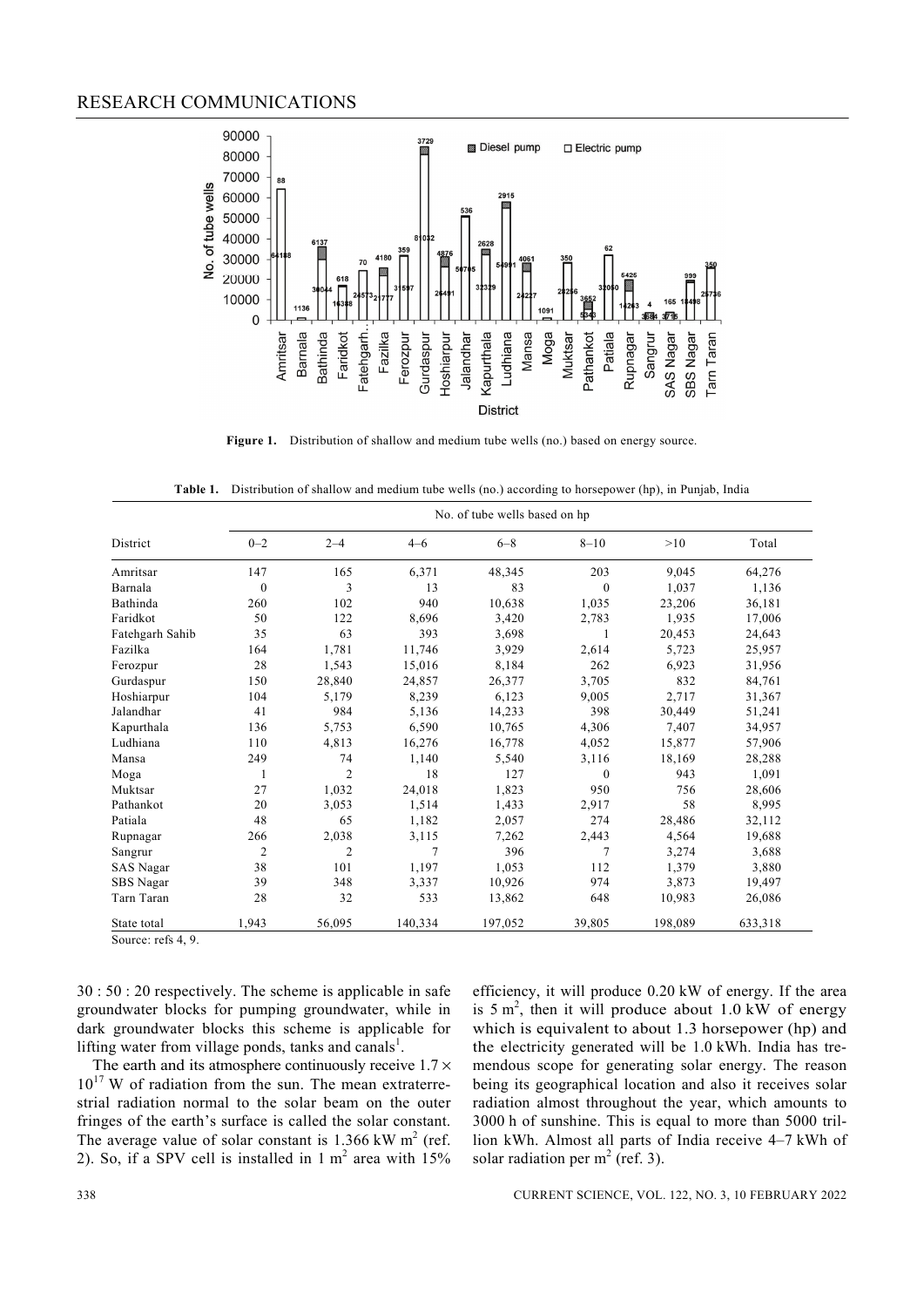The solar energy is a renewable source and requires negligible cost for the operations of solar pump sets. Solar energy can be considered as the most feasible, cheap and the best form of energy which can be used to run pumps. Further it will be a relief for Punjab Government as it provides 100% subsidized electricity for pumping the irrigation water. Therefore, a study was undertaken for estimating potential energy and costsaving by replacing diesel and electric operated irrigation

pump sets with SPV pump sets. Data on shallow and medium tube wells were collected from various State and Central agencies. The tube well depth of 0–35 was considered as shallow and 35–70 m as medium<sup>4</sup>.

 Various energy sources are being used for the operation of pumps in Punjab and the hp of these pump sets is also different. Figure 1 shows the distribution of pump sets based on energy use. Table 1 gives district-wise information of shallow and medium tube wells based on  $hp<sup>4</sup>$ .

**Table 2.** Proportion of electric and diesel pump sets in Punjab

| District        | Electric pump $(\% )$ | Diesel pump (%) |  |
|-----------------|-----------------------|-----------------|--|
| Amritsar        | 99.86                 | 0.14            |  |
| Barnala         | 100.00                | 0.00            |  |
| Bathinda        | 83.04                 | 16.96           |  |
| Faridkot        | 96.37                 | 3.63            |  |
| Fatehgarh Sahib | 99.72                 | 0.28            |  |
| Fazilka         | 83.90                 | 16.10           |  |
| Ferozpur        | 98.88                 | 1.12            |  |
| Gurdaspur       | 95.60                 | 4.40            |  |
| Hoshiarpur      | 84.46                 | 15.54           |  |
| Jalandhar       | 98.95                 | 1.05            |  |
| Kapurthala      | 92.48                 | 7.52            |  |
| Ludhiana        | 94.97                 | 5.03            |  |
| Mansa           | 85.64                 | 14.36           |  |
| Moga            | 100.00                | 0.00            |  |
| Muktsar         | 98.78                 | 1.22            |  |
| Pathankot       | 59.40                 | 40.60           |  |
| Patiala         | 99.81                 | 0.19            |  |
| Rupnagar        | 72.45                 | 27.55           |  |
| Sangrur         | 99.89                 | 0.11            |  |
| SAS Nagar       | 95.75                 | 4.25            |  |
| SBS Nagar       | 94.88                 | 5.12            |  |

|  | Table 3. | Water requirement for various crops |  |
|--|----------|-------------------------------------|--|
|--|----------|-------------------------------------|--|

| Crop         | Water requirement (mm) |
|--------------|------------------------|
| Wheat        | 400                    |
| Rice         | 1400                   |
| Maize        | 400                    |
| Fruit crops  | 800                    |
| Pulses       | 300                    |
| Fodder crops | 600                    |
| Cotton       | 400                    |
| Vegetables   | 500                    |
| Oilseeds     | 300                    |
| Sugarcane    | 1600                   |
| Others       | 400                    |

CURRENT SCIENCE, VOL. 122, NO. 3, 10 FEBRUARY 2022 339

 The farmers use electrical as well as diesel pump sets for irrigating their crops. Table 2 shows the proportion of electric and diesel pump sets used for determining the energy consumption. Table 3 gives the crop-wise water requirement of major *kharif* and *rabi* crops in Punjab. The water requirement of each crop was taken from the district irrigation plan of the state. The crop water requirement on volume basis was determined by multiplying area and water requirement of each crop.

 The district-wise energy requirement for a particular crop was calculated using the following formula<sup>5</sup>

$$
E \text{ (kWh)} = \frac{V \times g \times h}{3.62 \times 10^6 \times \text{Efficiency}},
$$

where *E* is the energy consumption of a particular crop, *V* the water requirement of the crop  $(m^3)$ , *g* the acceleration due to gravity (9.81 m<sup>2</sup>/sec), *h* the head (1.2*H* + 3) (m) (ref. 6), *H* the water table depth (m) and efficiency =  $35\%$ (assumed).

 Table 4 gives the average water table depth (m) of each district in Punjab.

 The average fuel consumption of diesel engines in Punjab is 240 g for generating 1 kWh of energy. The density of diesel is 0.832 kg/l (ref. 7). So, diesel of 240 g weight has a volume of 0.289 l. Therefore, the fuel consumption of a diesel engine is 0.2891 for generating 1 kWh of energy. Thus, by multiplying the values of energy consumption of diesel pump sets in each district and each category of pump set with 0.289, we can obtain the total consumption of diesel per year in each

**Table 4.** Average water table depth

| District        | Water table depth (m) |
|-----------------|-----------------------|
| Amritsar        | 14.78                 |
| Barnala         | 29.01                 |
| Bathinda        | 17.01                 |
| Faridkot        | 8.16                  |
| Fatehgarh Sahib | 21.84                 |
| Fazilka         | 5.44                  |
| Ferozpur        | 12.09                 |
| Gurdaspur       | 8.67                  |
| Hoshiarpur      | 12.91                 |
| Jalandhar       | 22.32                 |
| Kapurthala      | 16.06                 |
| Ludhiana        | 19.17                 |
| Mansa           | 14.10                 |
| Moga            | 25.04                 |
| Muktsar         | 3.65                  |
| Pathankot       | 8.20                  |
| Patiala         | 28.05                 |
| Rupnagar        | 13.28                 |
| Sangrur         | 32.10                 |
| SAS Nagar       | 21.06                 |
| SBS Nagar       | 16.96                 |
| Tarn Taran      | 18.73                 |

Source: ref. 10.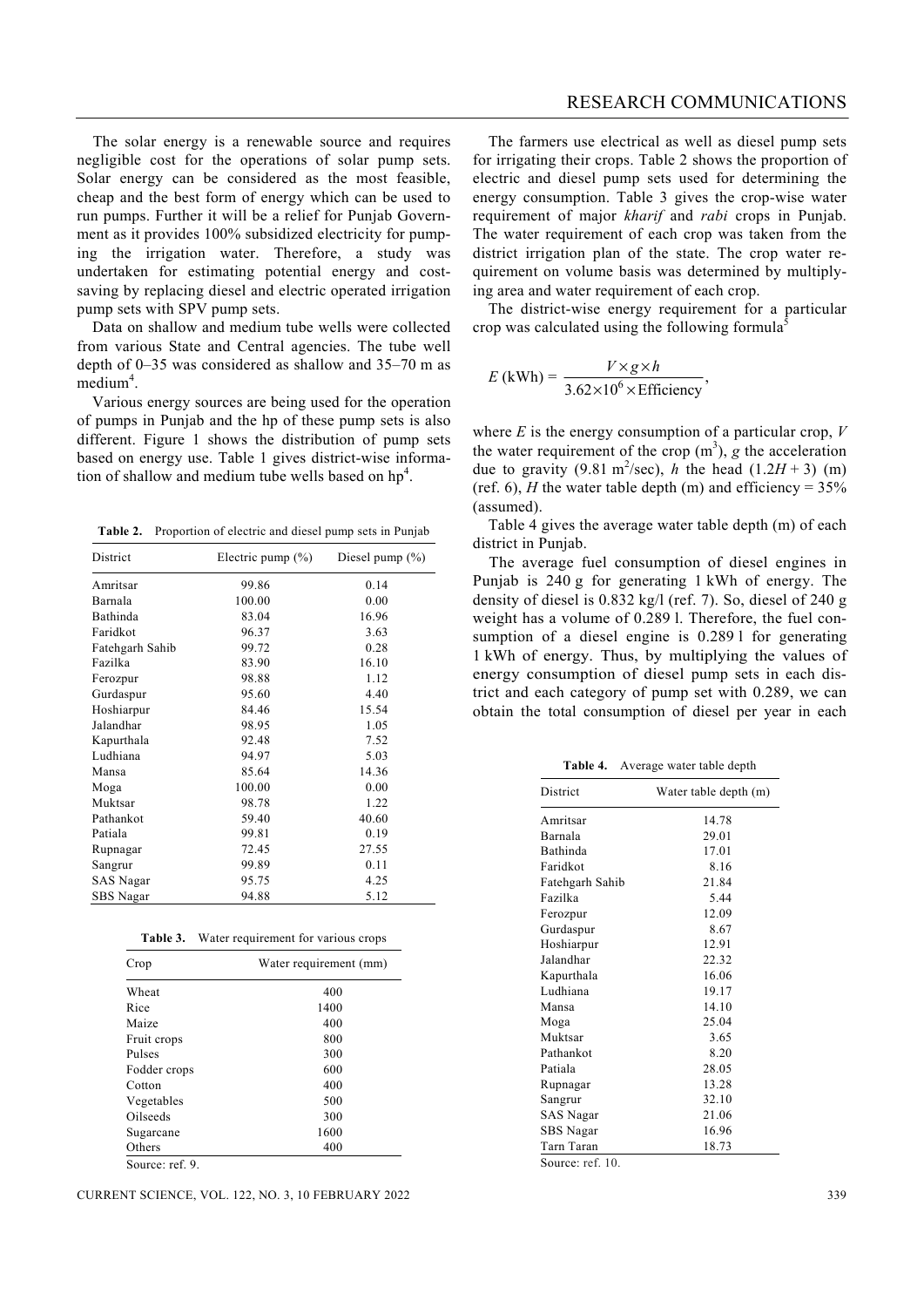|            |                           | <b>Table 5.</b> Solar photovoltaic submersible AC pump sets rate |                                |                      |  |  |  |  |  |
|------------|---------------------------|------------------------------------------------------------------|--------------------------------|----------------------|--|--|--|--|--|
|            | Subsidy distribution (Rs) |                                                                  |                                |                      |  |  |  |  |  |
| Power (hp) | Total cost (Rs)           | Central Government's share (30%)                                 | State Government's share (30%) | Farmer's share (40%) |  |  |  |  |  |
| 3.0        | 165,558                   | 49,667                                                           | 49,666                         | 66,225               |  |  |  |  |  |
| 5.0        | 231,305                   | 69,390                                                           | 69,390                         | 92,525               |  |  |  |  |  |
| 7.5        | 352,500                   | 142,705                                                          | 142,705                        | 134,180              |  |  |  |  |  |
| 10.0       | 439,956                   | 100,631                                                          | 100,630                        | 238,695              |  |  |  |  |  |

Source: refs 1, 8.

| District         | Cereals    | Pulses   | Cotton       | Vegetables | Sugarcane | Fruit crops | Fodder crops | Others   | Total      |
|------------------|------------|----------|--------------|------------|-----------|-------------|--------------|----------|------------|
| Amritsar         | 2,691,400  | 3,680    | $\theta$     | 29,900     | 23,030    | 31,000      | 29,900       | 31,000   | 2,839,910  |
| Barnala          | 2,217,090  | 180      | $\mathbf{0}$ | 18,610     | 14,900    | 650         | 18,610       | 650      | 2,270,690  |
| Bathinda         | 2,932,200  | 22,070   | 552,970      | $\Omega$   | 0         | 33,480      | $\Omega$     | 33,480   | 3,574,200  |
| Faridkot         | 2,154,800  | 300      | 24,000       | $\theta$   | 28,410    | 11,400      | $\theta$     | 11,400   | 2,230,310  |
| Fatehgarh Sahib  | 1,715,330  | 70       | $\mathbf{0}$ | 38,540     | 6,230     | 1,880       | 38,540       | 1,880    | 1,802,470  |
| Fazilka          | 2,404,030  | $\Omega$ | 392,390      | 14,140     | 5,700     | 378,700     | 14,140       | 378,700  | 3,587,800  |
| Ferozpur         | 3,700,530  | 1,040    | $\mathbf{0}$ | $\theta$   | 22,270    | 710         | $\Omega$     | 710      | 3,725,260  |
| Gurdaspur        | 2,816,000  | 800      | 0            | 189,000    | 30,400    | 5,140       | 189,000      | 5,140    | 3,235,480  |
| Hoshiarpur       | 1,743,740  | 870      | 0            | 213,100    | 114,600   | 49,340      | 213,100      | 49,340   | 2,384,090  |
| Jalandhar        | 3,048,520  | $\Omega$ | $\theta$     | 100,500    | 163,600   | 13,160      | 100,500      | 13,160   | 3,439,440  |
| Kapurthala       | 2,072,770  | 90       | $\theta$     | 39,640     | 118,250   | 3,090       | 39,640       | 3,090    | 2,276,570  |
| Ludhiana         | 4,614,780  | 3,600    | 1,920        | 23,000     | 51,310    | 53,840      | 23,000       | 53,840   | 4,825,290  |
| Mansa            | 1,993,640  | 460      | 336,720      | 460        | 7,580     | 6,700       | 460          | 6,700    | 2,352,720  |
| Moga             | 3,116,422  | 1,400    | 4,790        | 560        | 39,060    | 9,700       | 560          | 9,700    | 3,182,192  |
| Muktsar          | 2,912,780  | 670      | 256,000      | 1,410      | 8,200     | 13,940      | 1,410        | 13,940   | 3,208,350  |
| Pathankot        | 504,750    | 3,590    | $\mathbf{0}$ | 39,920     | 2,200     | 32,480      | 39,920       | 32,480   | 655,340    |
| Patiala          | 4,612,550  | 1,010    | 1,680        | 32,280     | 41,140    | 18,030      | 32,280       | 18,030   | 4,757,000  |
| Rupnagar         | 752,860    | 100      | $\theta$     | 23,240     | 4,370     | 2,870       | 23,240       | 2,870    | 809,550    |
| Sangrur          | 4,990,110  | 1,890    | 39,430       | 25,950     | 21,790    | 6,810       | 25,950       | 6,810    | 5,118,740  |
| <b>SAS</b> Nagar | 640,560    | 2,400    | $\mathbf{0}$ | 9,000      | 36,950    | 19,240      | 9,000        | 19,240   | 736,390    |
| SBS Nagar        | 1,228,900  | 160      | $\mathbf{0}$ | 48,650     | 49,990    | 10,570      | 48,650       | 10,570   | 1,397,490  |
| Tarn Taran       | 3,591,740  | 5,300    | 390          | 3,300      | 930       | $\theta$    | 3,300        | $\Omega$ | 3,604,960  |
| Total            | 56,455,502 | 49,680   | 1,610,290    | 851,200    | 790,910   | 702,730     | 851,200      | 702,730  | 62,014,242 |





**Figure 2.** Energy consumption by electrical and diesel pumps (MWh).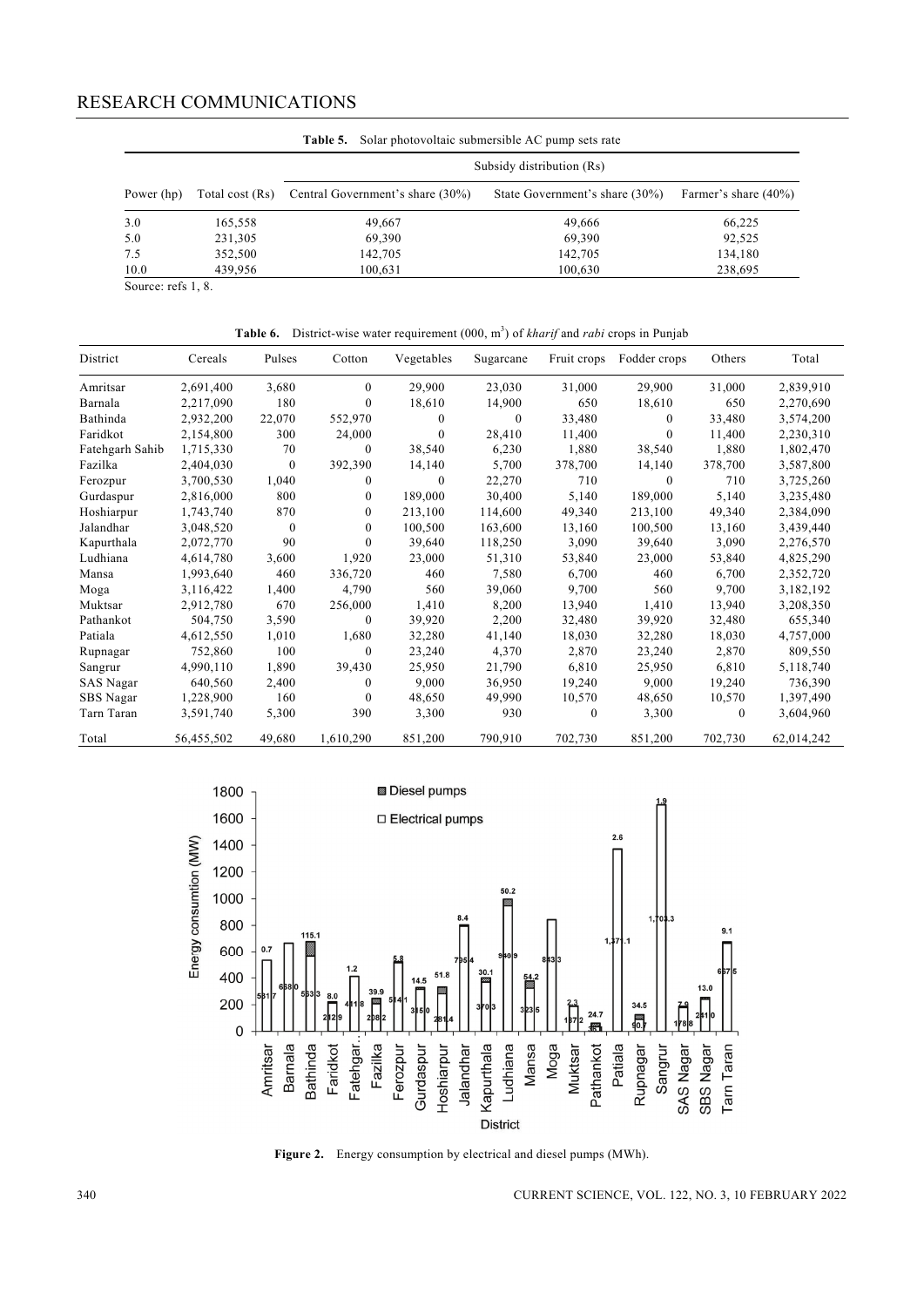| Total energy requirement (kWh) for irrigating <i>kharif</i> and <i>rabi</i> crops in Punjab<br>Table 7. |            |                  |          |            |           |              |              |          |            |
|---------------------------------------------------------------------------------------------------------|------------|------------------|----------|------------|-----------|--------------|--------------|----------|------------|
| District                                                                                                | Cereals    | Pulses           | Cotton   | Vegetables | Sugarcane | Fruit crops  | Fodder crops | Others   | Total      |
| Amritsar                                                                                                | 432,001    | 591              | $\theta$ | 4,799      | 3,697     | 4,976        | 84,373       | 2,048    | 532,485    |
| Barnala                                                                                                 | 649,159    | 53               | 0        | 5,449      | 4,363     | 190          | 8,210        | 539      | 667,963    |
| Bathinda                                                                                                | 531,647    | 4,002            | 100,261  | 0          | $\theta$  | 6,070        | 34,692       | 1,736    | 678,408    |
| Faridkot                                                                                                | 213,421    | 30               | 2,377    | $\Omega$   | 2,814     | 1,129        | 990          | 127      | 220,888    |
| Fatehgarh Sahib                                                                                         | 387,920    | 16               | $\bf{0}$ | 8,716      | 1,409     | 425          | 13,843       | 624      | 412,953    |
| Fazilka                                                                                                 | 177,306    | $\mathbf{0}$     | 28,940   | 1,043      | 421       | 27,930       | 6,007        | 6,458    | 248,105    |
| Ferozpur                                                                                                | 501,641    | 141              | 0        | $\Omega$   | 3,019     | 96           | 14,864       | 201      | 519,962    |
| Gurdaspur                                                                                               | 292,253    | 83               | 0        | 19,615     | 3,155     | 534          | 13,077       | 763      | 329,480    |
| Hoshiarpur                                                                                              | 249,666    | 125              | 0        | 30,511     | 16,409    | 7,064        | 26,062       | 3,309    | 333,146    |
| Jalandhar                                                                                               | 703,015    | $\boldsymbol{0}$ | 0        | 23,176     | 37,728    | 3,035        | 36,842       | $\theta$ | 803,796    |
| Kapurthala                                                                                              | 357,440    | 16               | $\Omega$ | 6,836      | 20,392    | 533          | 12,813       | 2,382    | 400,412    |
| Ludhiana                                                                                                | 929,145    | 725              | 387      | 4,631      | 10,330    | 10,840       | 39,326       | 1,675    | 997,059    |
| Mansa                                                                                                   | 307,489    | 71               | 51,934   | 71         | 1,169     | 1,033        | 14,613       | 1,315    | 377,695    |
| Moga                                                                                                    | 797,490    | 359              | 1,226    | 143        | 9,995     | 2,482        | 30,792       | 791      | 843,278    |
| Muktsar                                                                                                 | 166,440    | 38               | 14,628   | 81         | 469       | 797          | 6,047        | 1,002    | 189,502    |
| Pathankot                                                                                               | 50,180     | 357              | $\bf{0}$ | 3,969      | 219       | 3,229        | 2,427        | 436      | 60,817     |
| Patiala                                                                                                 | 1,309,260  | 287              | 477      | 9,163      | 11,678    | 5,118        | 35,875       | 1,885    | 1,373,743  |
| Rupnagar                                                                                                | 110,382    | 15               | $\theta$ | 3,407      | 641       | 421          | 9,948        | 371      | 125,185    |
| Sangrur                                                                                                 | 1,604,205  | 608              | 12,676   | 8,342      | 7,004     | 2,189        | 67,060       | 3,134    | 1,705,218  |
| SAS Nagar                                                                                               | 140,219    | 525              | $\theta$ | 1,970      | 8,088     | 4,212        | 31,167       | 519      | 186,700    |
| SBS Nagar                                                                                               | 222,195    | 28               | $\bf{0}$ | 8,796      | 9,038     | 1,911        | 7,859        | 4,159    | 253,986    |
| Tarn Taran                                                                                              | 649,413    | 958              | 71       | 597        | 168       | $\mathbf{0}$ | 24,814       | 540      | 676,561    |
| Total                                                                                                   | 10,781,885 | 8,895            | 212,976  | 141,315    | 152,205   | 84,215       | 521,702      | 34,011   | 11,937,204 |

district and in each hp category of the pump set. The market rate of the diesel was considered as Rs 70/l.

In Punjab, electricity to the farmers is subsidized, but according to the Punjab State Power Corporation Limited, the electricity charge for agricultural pump sets is Rs 5.57/kWh (ref. 8).

 Table 5 gives the total cost of solar-powered pump set with respect to wattage along with subsidy distribution.

 Table 6 presents the district-wise crop water requirement calculated on volume basis. It shows that the highest water-consuming districts are Sangrur, Ludhiana and Patiala. The highest water consumption was due to more area under paddy cultivation. The lowest water-consuming districts are Pathankot, SAS Nagar and SBS Nagar, because these districts grow less water-consuming crops such as maize, orchards and vegetables.

 Table 7 presents the district-wise and crop-wise energy requirements for irrigating *kharif* and *rabi* crops. The highest energy requirement was for the districts of Sangrur, Patiala and Ludhiana, and lowest for Pathankot, Rupnagar and SAS Nagar. The highest energy consumption was for cereals, followed by fodder crops and cotton. The total energy requirement for all districts of Punjab was calculated to be about 1.2 billion kWh. Figure 2 shows the district-wise energy consumption by electrical and diesel pump sets. The highest energy consumption through electrical pump sets was from Sangrur, Patiala and Ludhiana, and for diesel pump sets from Bathinda. The lowest energy consumption was from Pathankot.

 Figure 3 shows the district-wise cost of diesel and electricity. The highest energy cost was in the districts of

Sangrur, Patiala and Ludhiana, and the lowest cost in Pathankot, Rupnagar and Muktsar. The total cost for running an electrical pump sets was found to be Rs 638.4 lakhs and for diesel pump sets it was Rs 101.64 lakhs.

 The cost of employing SPV pump sets in place of electric and diesel tube wells up to 10 hp in the category of shallow and medium tube wells in each district of Punjab, with and without subsidy according to the Government scheme was determined (Table 8).

 The cost of electrical energy and diesel for operating shallow and medium tube wells was almost Rs 73.9 million per year. If these pumps are replaced by SPV pump sets, then the installation cost would be Rs 212,711 million, which is without subsidy. According to the Punjab Government scheme, the farmer's share is Rs 96,183 million while the Government's share is Rs 132,709 million. The cost of installation of SPV is high compared to the cost of operating electrical and diesel pump sets. However, considering the possible carbon-emissions and degradation of the environment, the replacement of these pump sets with SPV could be a viable option. During the nonpumping hours, additional electricity generated through SPV can be supplied to the main grid. Table 8 gives the district-wise cost of replacement of electrical and diesel pump sets with SPV.

 The cost of electricity is high and the Punjab Government provides subsidy to the farmers, which is a big burden on the state Government. The cost of diesel is also high and farmers do not get any subsidy for diesel. So it is difficult for them to make sufficient profits from their crops, as a large share of the profit is being spent on diesel.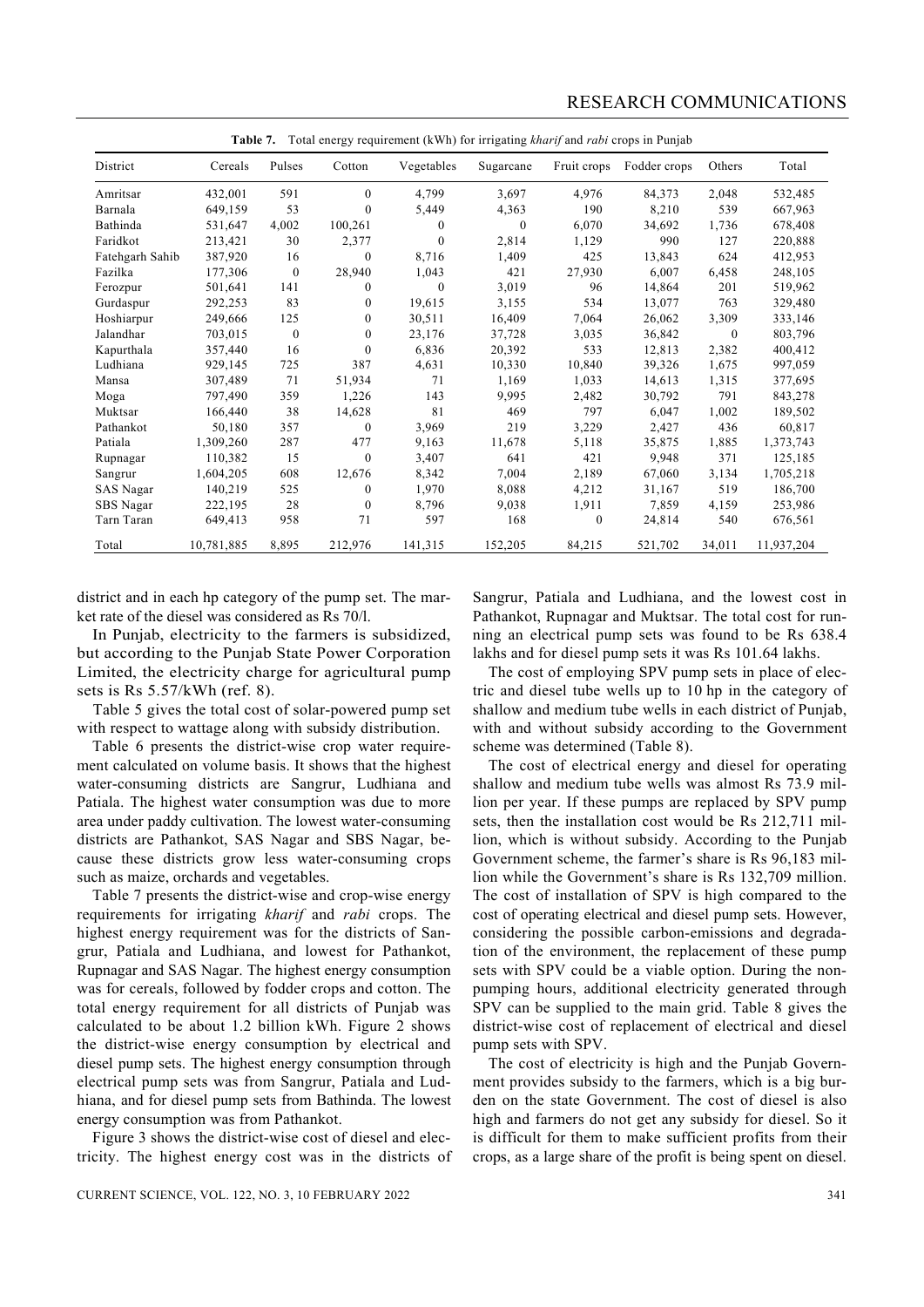

**Figure 3.** Cost of operating by electrical and diesel pumps sets.

**Table 8.** Cost (Rs million) of installing SPV pumps with and without subsidy in Punjab

|                 |                         | Cost with subsidy     |                             |                               |                                              |  |  |  |  |
|-----------------|-------------------------|-----------------------|-----------------------------|-------------------------------|----------------------------------------------|--|--|--|--|
| District        | Cost without<br>subsidy | Farmer's<br>share 40% | State Government's<br>share | Central Government's<br>share | <b>Total Government</b><br>share<br>16,591.6 |  |  |  |  |
| Amritsar        | 22,617.9                | 9,296.5               | 8,295.8                     | 8,295.8                       |                                              |  |  |  |  |
| Barnala         | 489.0                   | 260.1                 | 117.2                       | 117.2                         | 234.5                                        |  |  |  |  |
| Bathinda        | 14,601.7                | 7,218.3               | 4,084.2                     | 4,084.2                       | 8,168.5                                      |  |  |  |  |
| Faridkot        | 5,077.8                 | 2,128.2               | 1,691.9                     | 1,691.9                       | 3.383.8                                      |  |  |  |  |
| Fatehgarh Sahib | 10,409.4                | 5,422.0               | 2,618.2                     | 2,618.2                       | 5,236.4                                      |  |  |  |  |
| Fazilka         | 7,863.2                 | 3,484.0               | 2,421.3                     | 2,421.3                       | 4,842.6                                      |  |  |  |  |
| Ferozpur        | 9,756.4                 | 4,310.3               | 3,021.9                     | 3,021.9                       | 6,043.9                                      |  |  |  |  |
| Gurdaspur       | 21,519.0                | 8,506.3               | 7,541.2                     | 7,541.3                       | 15,082.5                                     |  |  |  |  |
| Hoshiarpur      | 9,308.3                 | 3,807.7               | 3,266.3                     | 3,266.4                       | 6,532.7                                      |  |  |  |  |
| Jalandhar       | 19,911.3                | 9,785.0               | 5,559.3                     | 5,559.3                       | 11,118.6                                     |  |  |  |  |
| Kapurthala      | 11,070.6                | 4,803.7               | 3,645.8                     | 3,645.8                       | 7,291.7                                      |  |  |  |  |
| Ludhiana        | 18,907.5                | 8,450.5               | 5,944.1                     | 5,944.2                       | 11,888.3                                     |  |  |  |  |
| Mansa           | 11,362.0                | 5,627.5               | 3,158.7                     | 3,158.8                       | 6,317.5                                      |  |  |  |  |
| Moga            | 464.3                   | 244.0                 | 114.4                       | 114.4                         | 228.8                                        |  |  |  |  |
| Muktsar         | 7,040.9                 | 2,894.8               | 2,191.0                     | 2,191.0                       | 4,382.0                                      |  |  |  |  |
| Pathankot       | 2,417.8                 | 944.3                 | 884.3                       | 884.3                         | 1,768.6                                      |  |  |  |  |
| Patiala         | 13,646.4                | 7,231.5               | 3,286.8                     | 3,286.9                       | 6,573.7                                      |  |  |  |  |
| Rupnagar        | 6,530.9                 | 2,838.9               | 2,174.8                     | 2,174.8                       | 4,349.6                                      |  |  |  |  |
| Sangrur         | 1,584.8                 | 836.5                 | 387.7                       | 387.7                         | 775.3                                        |  |  |  |  |
| SAS Nagar       | 1,317.2                 | 607.9                 | 395.0                       | 395.0                         | 790.0                                        |  |  |  |  |
| SBS Nagar       | 6,734.6                 | 2,862.5               | 2,338.7                     | 2,338.7                       | 4,677.4                                      |  |  |  |  |
| Tarn Taran      | 10,080.0                | 4,622.9               | 3,215.8                     | 3,215.8                       | 6,431.7                                      |  |  |  |  |
| State total     | 212,711.1               | 96,183.5              | 66,354.7                    | 66,354.9                      | 132,709.6                                    |  |  |  |  |

A big part of the carbon emission in Punjab is attributed to the electric and diesel tube wells. Therefore, it is necessary to replace the electric and diesel tube wells with SPV pumps, which require only one-time installation cost. The following conclusions can be drawn from the present study:

- The total irrigation requirement for various *kharif* and *rabi* crops in Punjab was found to be 62,014 mil- $\lim_{m \to \infty}$
- Total energy requirement for the conventional method of irrigation for *kharif* and *rabi* crop was 11.94 M kWh.
- The cost of electrical energy and diesel for operating shallow and medium tube wells was almost Rs 73.9 million per year. If these pumps are replaced by SPV pump sets, then the required cost for installation of the SPV pumps is Rs 212.71 billion, without subsidy. According to the Government scheme, the farmer's share is Rs 96.18 billion and the state Government's share is Rs 132.71 billion.